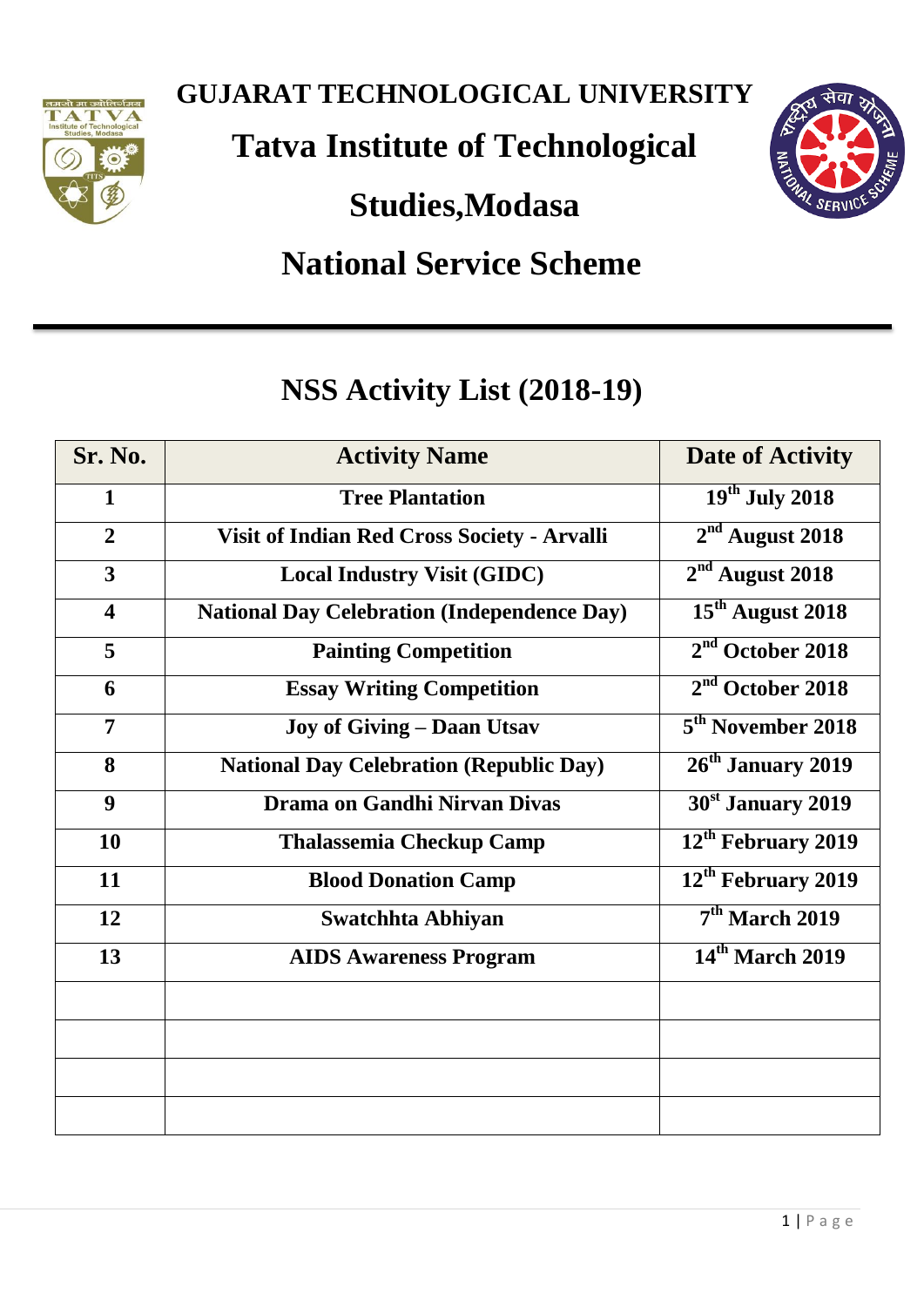## **Tree Plantation**

#### **19th July, 2018.**

Tree Plantation programme was held in our Collage on 19th July 2018 at 10:00am. The students of B.E.  $1<sup>st</sup>$  year and D.E.  $1<sup>st</sup>$  year with N.S.S. Volunteers actively participated in the programme. Prof. J.R. Puwar ( Campus Director) , Dr. M.B. Diwan (Principal), Teaching staff and students went to plant sapling in our college premises.

We had planted various types of plants some of them being Jacuranda (nili gul mohar), Queen's flower, Queen's Crup. Our Campus Director had also explained about the trees and the importance of tree plantation. Even our Sports Incharge (Prof. Kailash Saini) also taught us how to plant them and then they watered the plants. The helpers told us different thing about the plant, their uses etc. At the end of programme there was a photo session with Director Sir, Principal, teachers and students.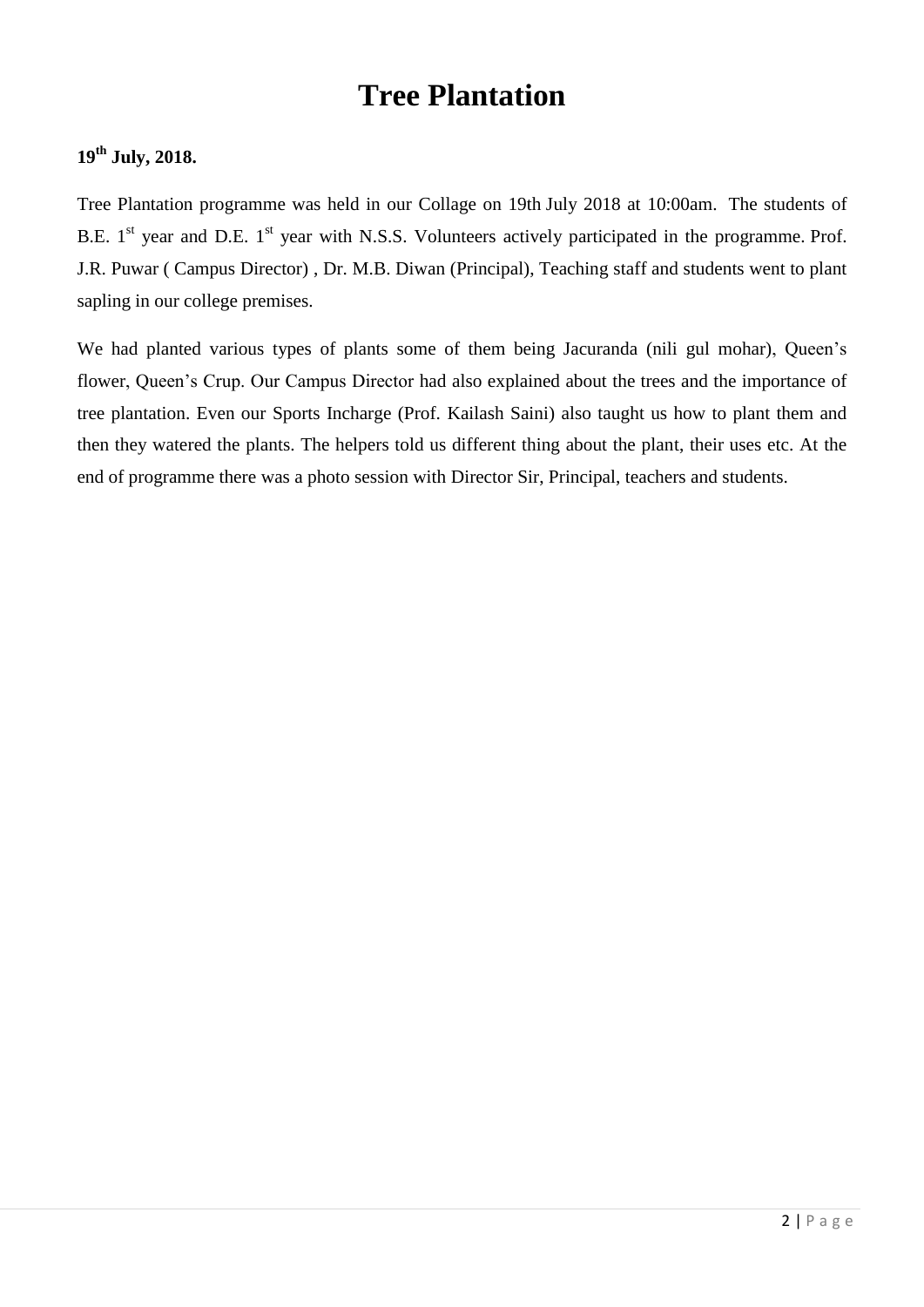## **Visit of**

## **Indian Red Cross Society**

## **Local Industry Visit (GIDC- Modasa)**

#### **2 nd August, 2018**

Students of B.E.  $1<sup>st</sup>$  year and D.E.  $1<sup>st</sup>$  year with N.S.S. Volunteers visited production unit with the guidance of Prof. Pratik Chauhan. Faculty members Mr. Jagdish Panchola guided students regarding various welding joins, measurement and checking instruments. The products they manufacture are from best quality raw material coupled with the fact that they have equipped with all machinery and inspection facility. They offer excellent product quality, outstanding delivery, competitive pricing, strong engineering capabilities and superior customer service. Company track record has earned it a leading reputation among OEMs who seek the optimum combination of performance, reliability, value, and responsiveness.

The visit was concluded by Mr. Farhan Suthar (Bakewell Buscuit), when he interacted with the students and solved their queries. The students and all the staff members enjoyed the technical endeavor at "Bakewell Buiscuit Pvt. Ltd, Alp Nonwooven Pvt. Ltd. & Mark Vision Pack". The staff also appreciated students after the question answer sessions. The visit was very informative and gave a good learning experience.

On same day we also visited Indian Red Cross Society, Arvalli branch located on our city, students of D.E. 1<sup>st</sup> year, B.E. 1<sup>st</sup> year & NSS volunteers guided by Shree. Bharatbhai Parmar, Chairmen and Shree Hardikbhai Shrimali, Project Co-ordinator from Indian Redcross Society about the social activities and work of the Indian Redcross Society, we also visited medical laboratory run by organization, Mrs. Daxaben Audichya gave us brief information about the first aid.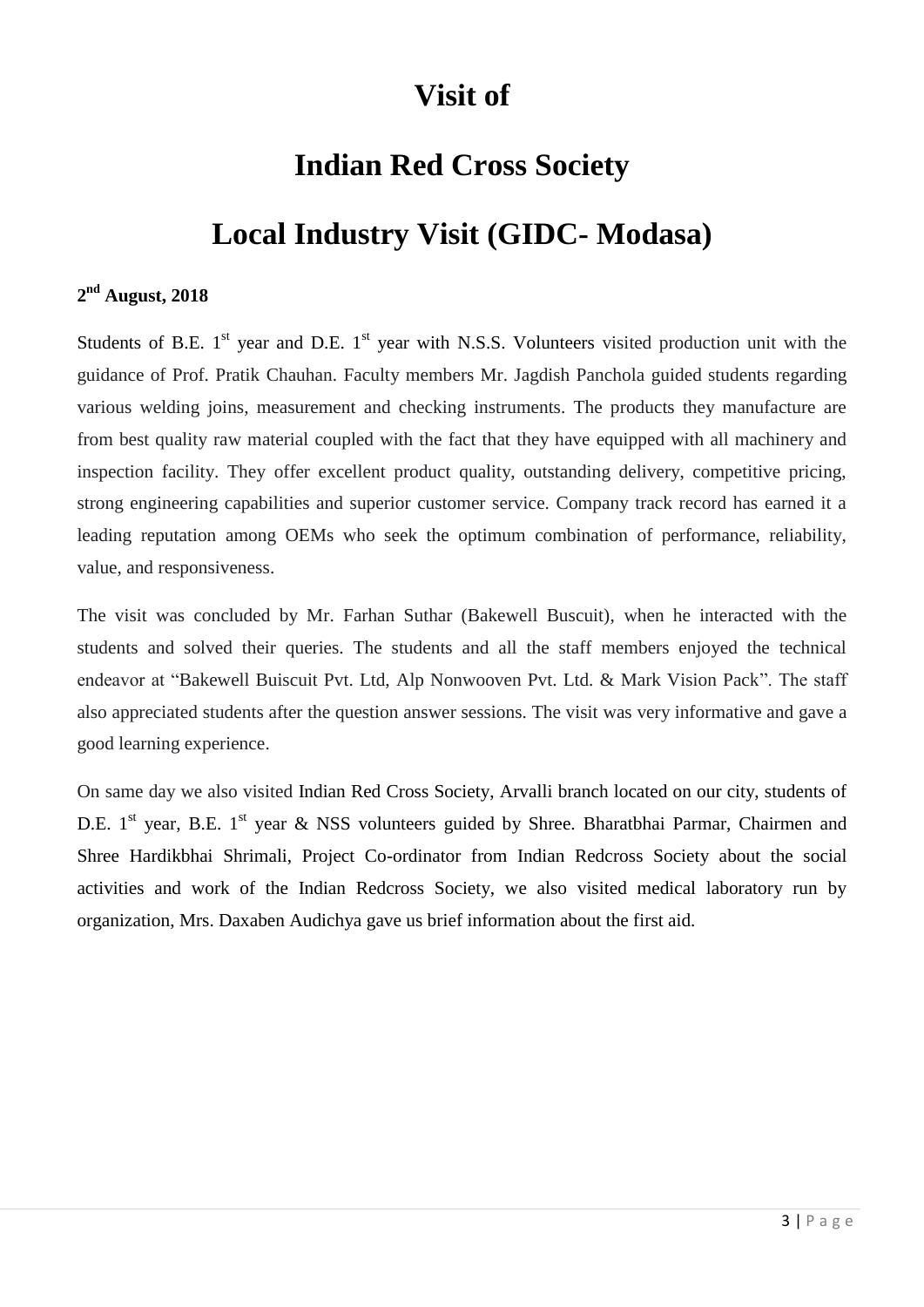## **National Day Celebration (Independence Day)**

### **15th August, 2018**

On August 15, 1947, India got her freedom and finally broke from the shackles of slavery. Our College celebrated this auspicious day with great enthusiasm and proudness on 15th August 2018. Every student contributed towards its preparations and the celebration began with marching by NSS Volunteers.

For this programme, the Chairmen Shree R. V. Puwar Sir of our Institute was the chief guest and hoisted the flag at College at 9 AM. All the staff members and students saluted towards the flag. Then the cultural program began by reciting of poetic songs and poem. Further, it was flourished by various traditional dance forms and skits.

As the program was coming to an end the enthusiasm in the college remained the same. At last the Campus Director & Principal delivered the speech and vote of thanks. They further informed us about the sacrifices made by our soldiers for the sake of our freedom and safety. At last, sweets were distributed among students and staff members.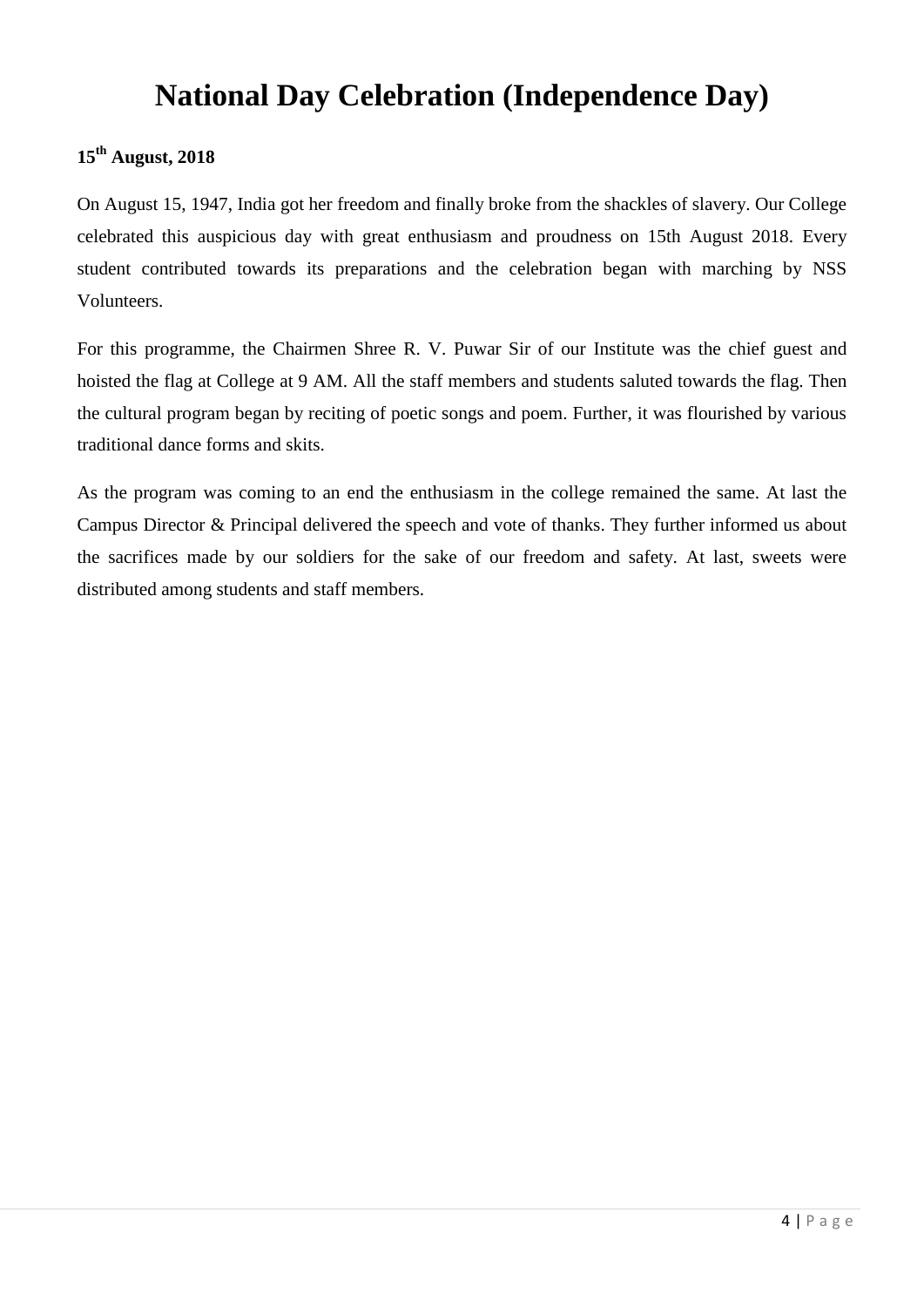## **Painting Competition**

#### **2 nd October, 2018**

The institute students showcased their talent and creativity through painting the plain canvas on Gandhi Jyanti. A painting competition was organized at our institute here on Tuesday where our college students participated.

As many 30 students from various branches of our institute were present during the competition. The competition was divided into two categories. The first category included portrait of Mahatma Gandhi, and second category included Life of Mahatma Gandhi.

The participants actively participated in the competition and wondrously showcased. Amazingly, the enthusiasm among the participants was worth watching.

It was amazing to watch how little artists creatively portrayed about such things wondrously. The competition was like an extravagance for the little painters and the spectators as well, as they have used their brilliance of painting blended with the perceptions displayed on the painting sheet. Further the way the little artists displayed the uniqueness and beauty of a green world was commendable.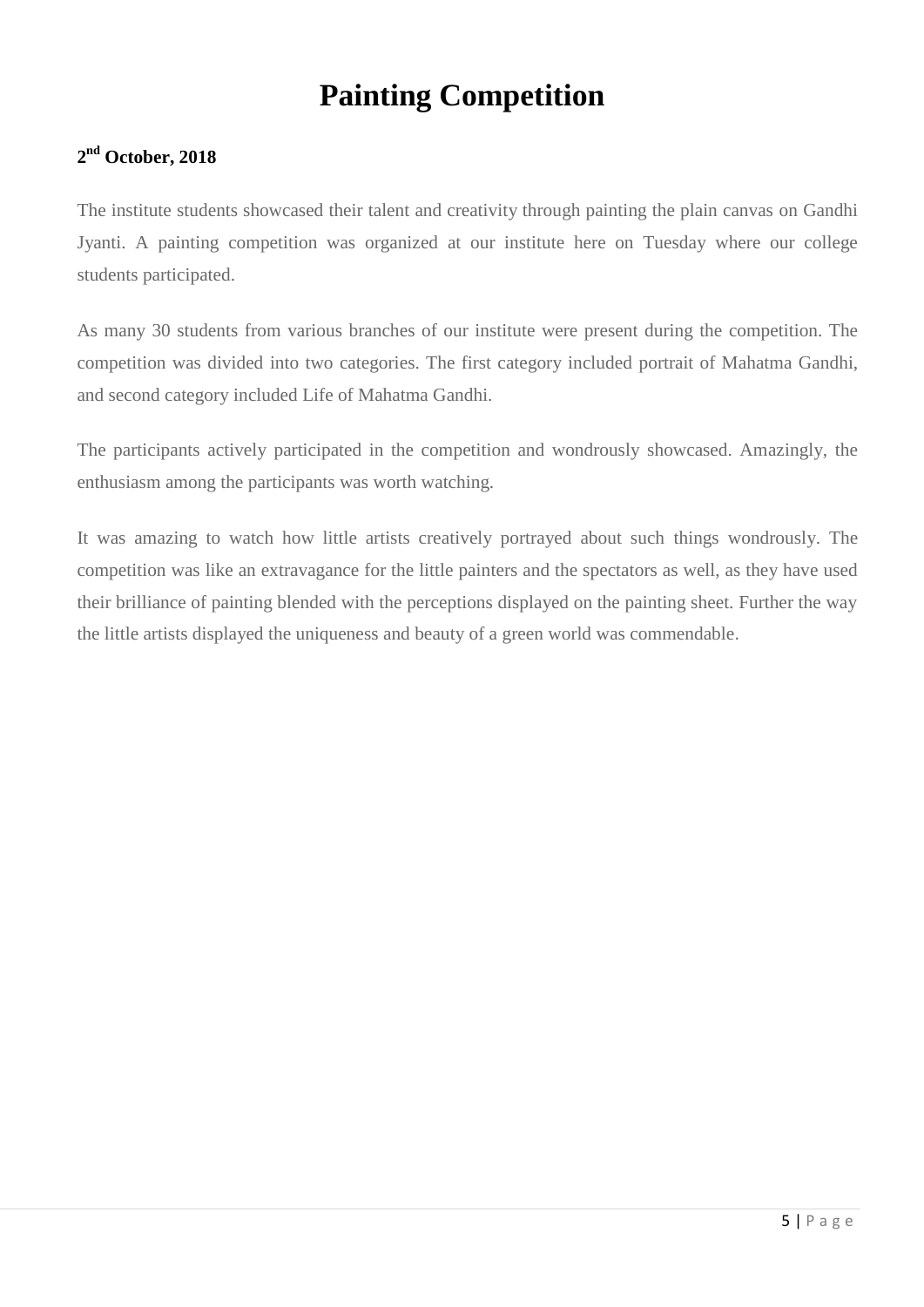## **Essay Writing Competition**

#### **2 nd October. 2018**

An Essay writing competition on topic of "Mahatma Gandhi" was held in our institute for the students of B.E. and Diploma students. The students were asked to write on the topic "Life of Mahatma Gandhi",

The essay was judged on the basis of the student's knowledge and vocabulary, presentation and creativity. The purpose of the competition was to encourage the students to enhance their thinking and writing skills. The essays were well written by the students. A neat and beautiful writing always seeks the attention of others. To develop awareness and love for good handwriting. All the students participated enthusiastically in the event. The students were asked to write one page in the best of their handwritings. They were judged on the basis of neatness, theme, knowledge, formation and spacing. The competition brought out the talent and creativity of the students. The importance of good handwriting was re-emphasized through the competition. It was a successful event and 3 (three) students from each section were adjudged winners.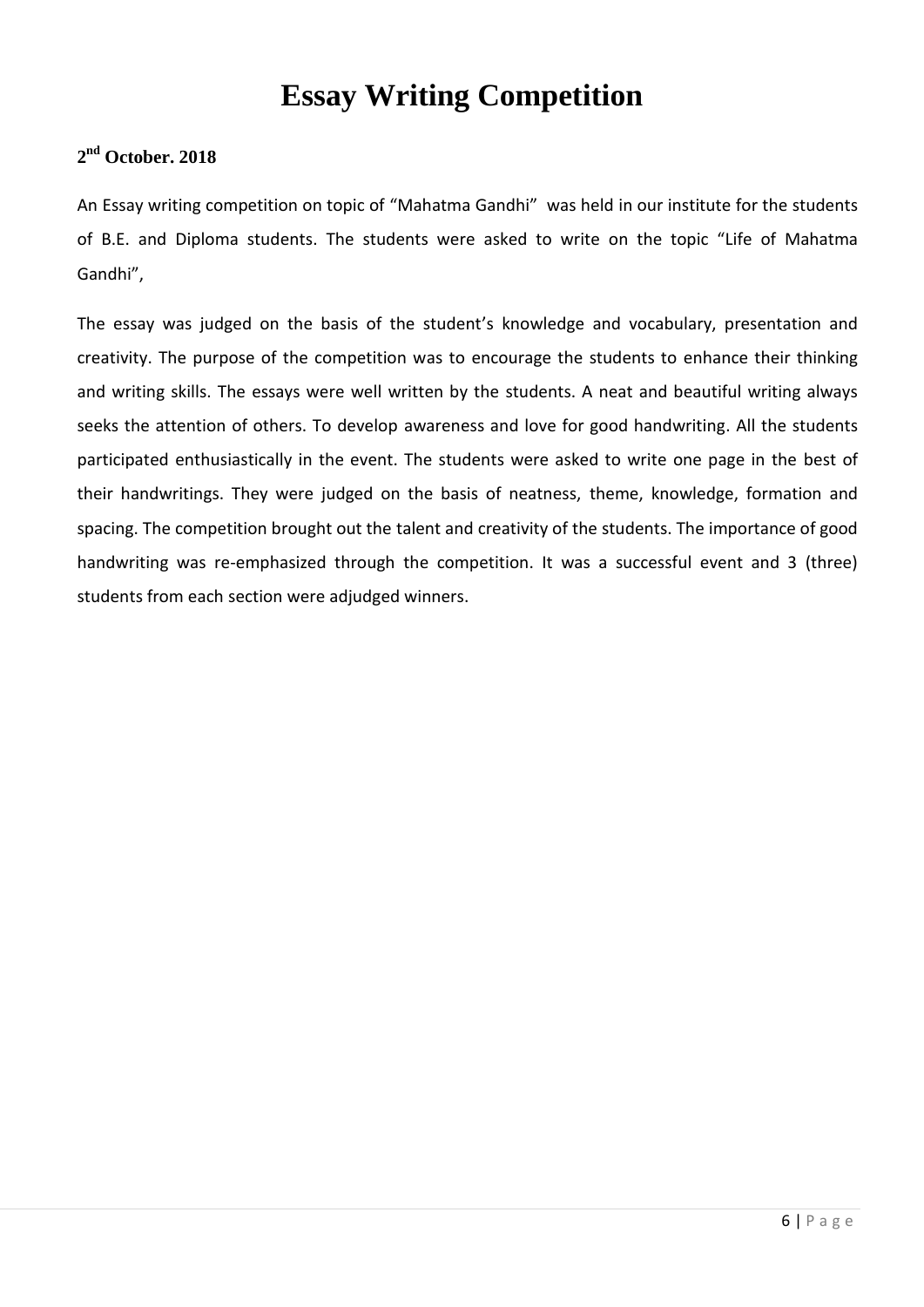## **Joy of Giving – Daan Utsav**

#### **5 th November, 2018**

'It blessed him that gives and him that receives' so said Shakespeare. How true it is of a good deed done to the society!

Tatva Institute of Technological Studies, Modasa celebrated the 'Joy of Giving' week with visits to nearby poor homeless people.

NSS Volunteers visited the Poor homeless people at Modasa. for distributing old clothes, shoes, toys, and many other thing which is collected from the faculties and students of the college by NSS volunteers by putting "Happy Boxes" in Main and New Building of Campus.

#### **Here we listed out collected things**

- Men's Cloths 27 Pants, 32 Shirts/T-shirts
- Women's Clothes 12 Sarees, 3 Dresses
- Child's Clothes 30 Pants and T-shirts
- $\bullet$  Toys 4 Toys
- Shoes 6 pairs for Men, 5 Pairs for women
- Money 1551 rs. Which is Donated to Sainik Welfare Fund,
	- 800 rs. Which is donated to Andhjan Mandal, Idar Branch.

Our Campus Director Prof. J.R. Puwar sir, Principal Dr. Mohit Diwan Sir, and Secretory Mr. D.S. Patel sir congratulates Prof. Pratik Chauhan (NSS PO), Darshan Prajapati, Deep Maheta, Shah Dhruv, Bhavsar Maharsh and other NSS Volunteers for successfully completion of the event.

By the end of the week, the students and staff were enriched with the 'joy of giving' experience.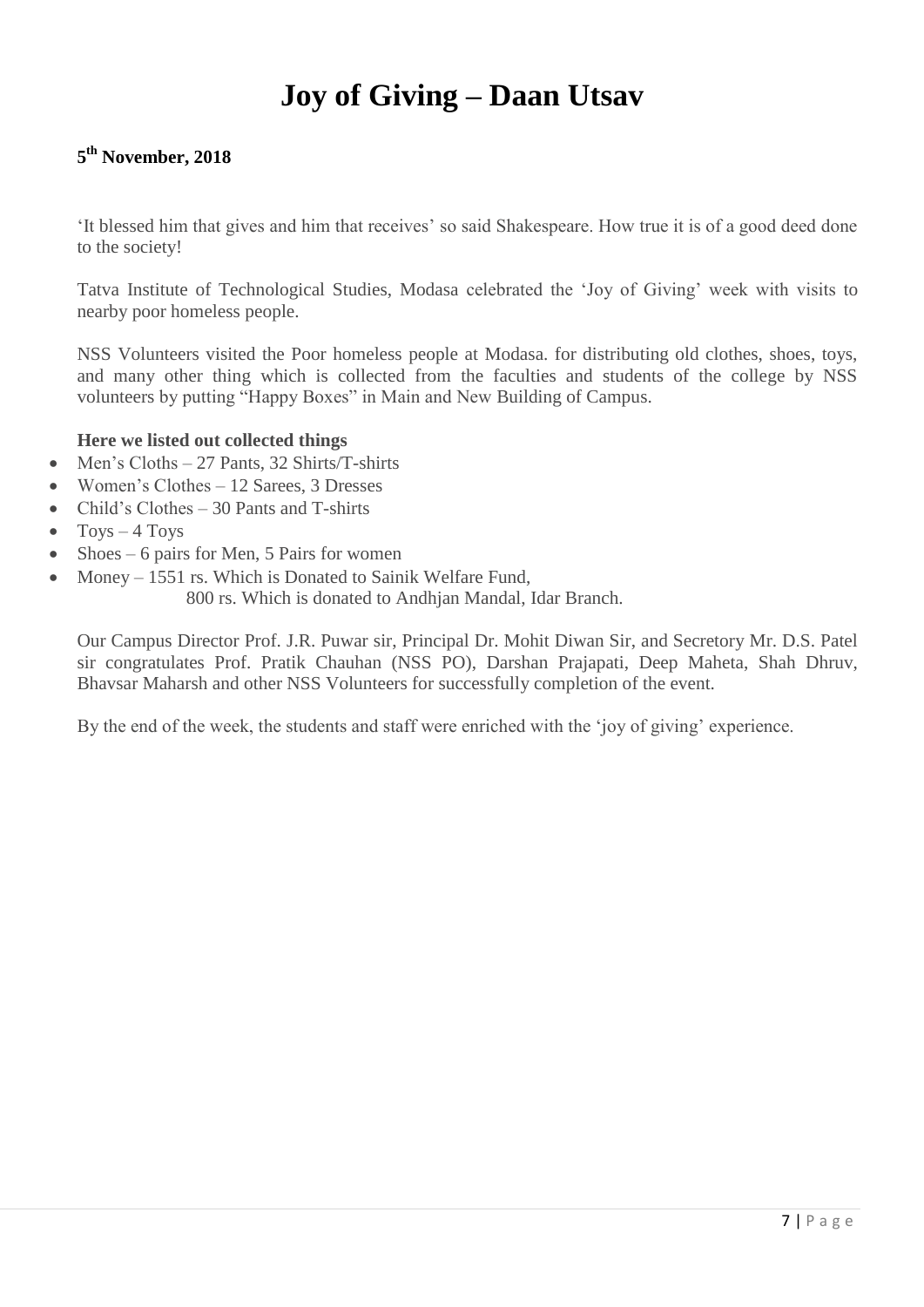### **National Day Celebration (Republic Day)**

### **26th January, 2019**

The **69th Republic Day** was celebrated in all its solemnity and grandeur at Tatva Institute of Technological Studies, Modasa on 26th January 2019. The students saluted the National Flag and pledged themselves to upholding the honour and integrity, diversity and uniqueness that is " India". The choir group presented the patriotic song **" Sare Jahan se Accha"** . The whole college joined the choir and the song reverberated in the surroundings. It was followed by a cultural events like dances, singing and drama. The melodious music and graceful movements of the dancers were spellbinding.

The Chief Guest **Prof. J.R. Puwar** felicitated the choir group which won a prizes in various sports event in Intercollege competition organized by our institute, As the program was coming to an end the enthusiasm in the college remained the same. At last the Campus Director & Principal delivered the speech and vote of thanks. They further informed us about the sacrifices made by our soldiers for the sake of our freedom and safety. At last, the students dispersed after snacks with the image of the fluttering tricolor in their minds.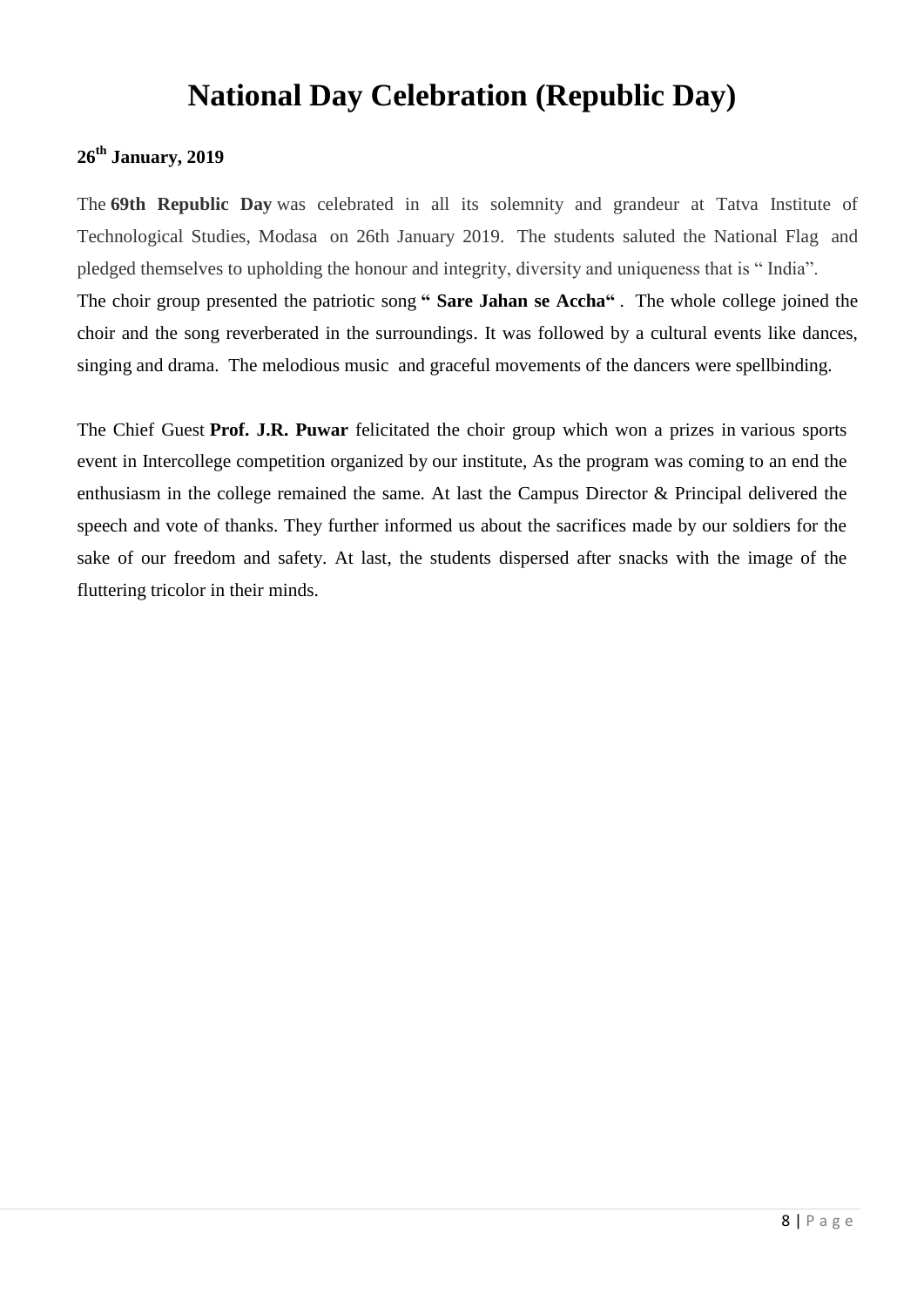## **Drama on Gandhi Nirvan Divas**

#### **30st January, 2019**

Jeevantirth celebrated January 30, 2019, Gandhi Nirvan Divas with full commitment in the Gandhiji's commitment and dedication to our nation, After lightening the lamp, little students of the Diploma Engineering charged the atmosphere by presenting beautiful drama on the theme of "Nation without Mahatma Gandhi".

Whole drama was performed by diploma students from electrical and civil branch at our institutes seminar hall, at the end of drama whole staff and students gave standing ovation with claps to little actors, drama was truly justify the theme of drama.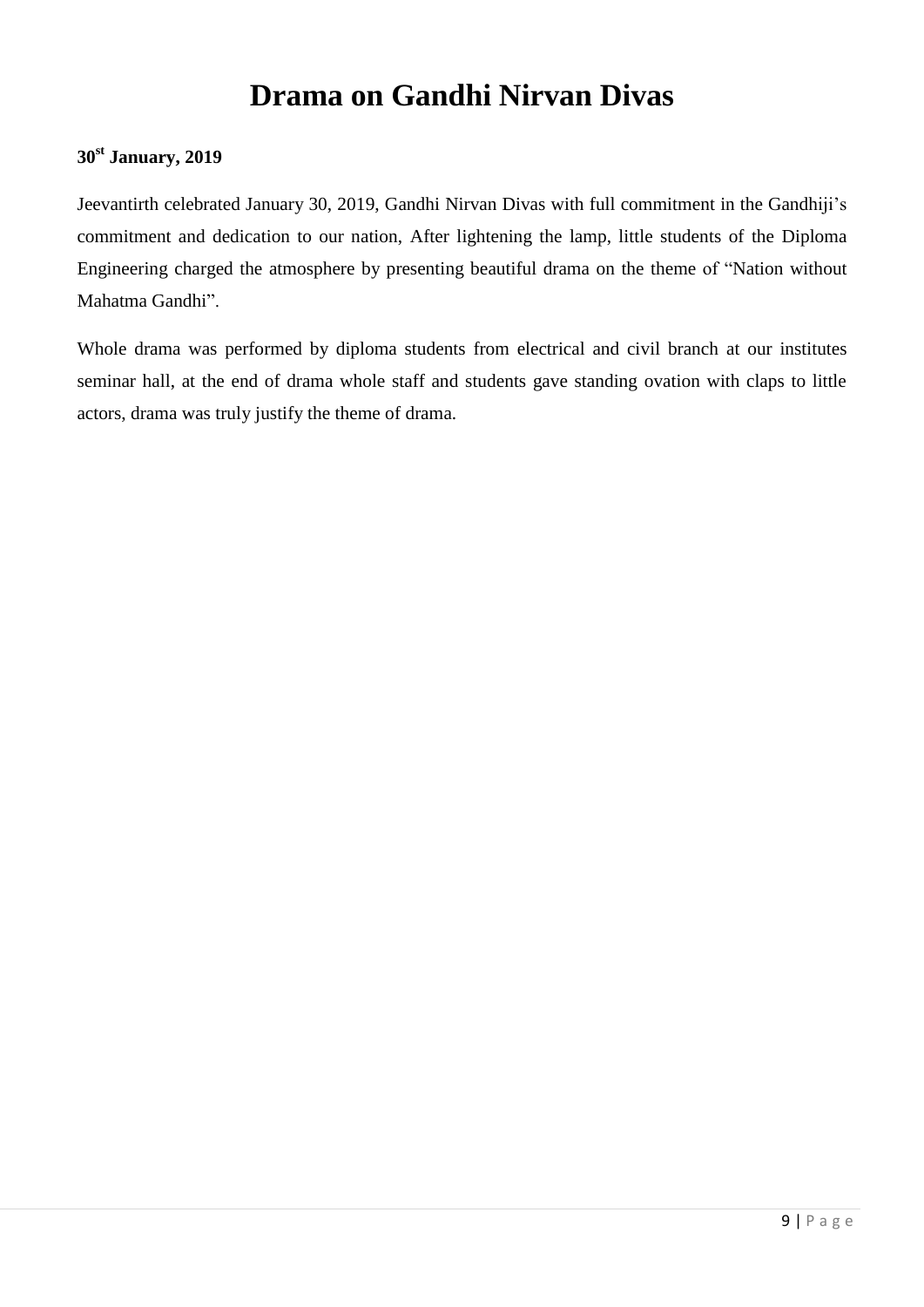## **Thalassemia Check-up Camp**

#### **12th February, 2019**

**Organized by:** Tatva Institute of Technological Studies, Modasa & Indian Red Cross Society, Arvalli

**Organizing Committee:** Prof. J.R. Puwar Sir (Campus Director, Tatva) Prof. K.B. Sheth Sir ( Principal, Tatva) Mr. Bharatbhai Parmat ( IRCS, Arvalli Branch) Event Incharge : Prof. Pratik V. Chauhan Co-ordinators : All the Staff members of Tatva Institute. **Chief Guests of the Events:** Prof. J.R. Puwar Sir (Campus Director, Tatva)

#### **Total Nos. of unit collected for check-up - 96**

#### **Details:**

On the graceful occasion of Thalassemia Check-up Camp we create mass awareness amongst the students, faculty and staff members Tatva Campus in association with IRCS, Arvalli had organized a "Thalassemia Check-up Camp" on 12th February, 2019 in our Seminar Hall.

Thalassemia is a form of inherited autosomal recessive blood disorder characterized by abnormal formation of haemoglobin. Thalassemia can cause complications, including iron overload, bone deformities and cardiovascular illness. Thalassemia resulted in 25,000 deaths in 2013 down from 36,000 deaths in 1990.

The camp was inaugurated by Prof. J.R. Puwar (Campus Director) with Prof. K.B. Sheth (Principal). introduce Mrs. Mohsinabahen Dadu (Thalassemia Major), who has contributed immensely for the cause of thalassemia prevention. For the last 10 years she has been working for the same cause. IRCS providing financial help to many thalassemia patients.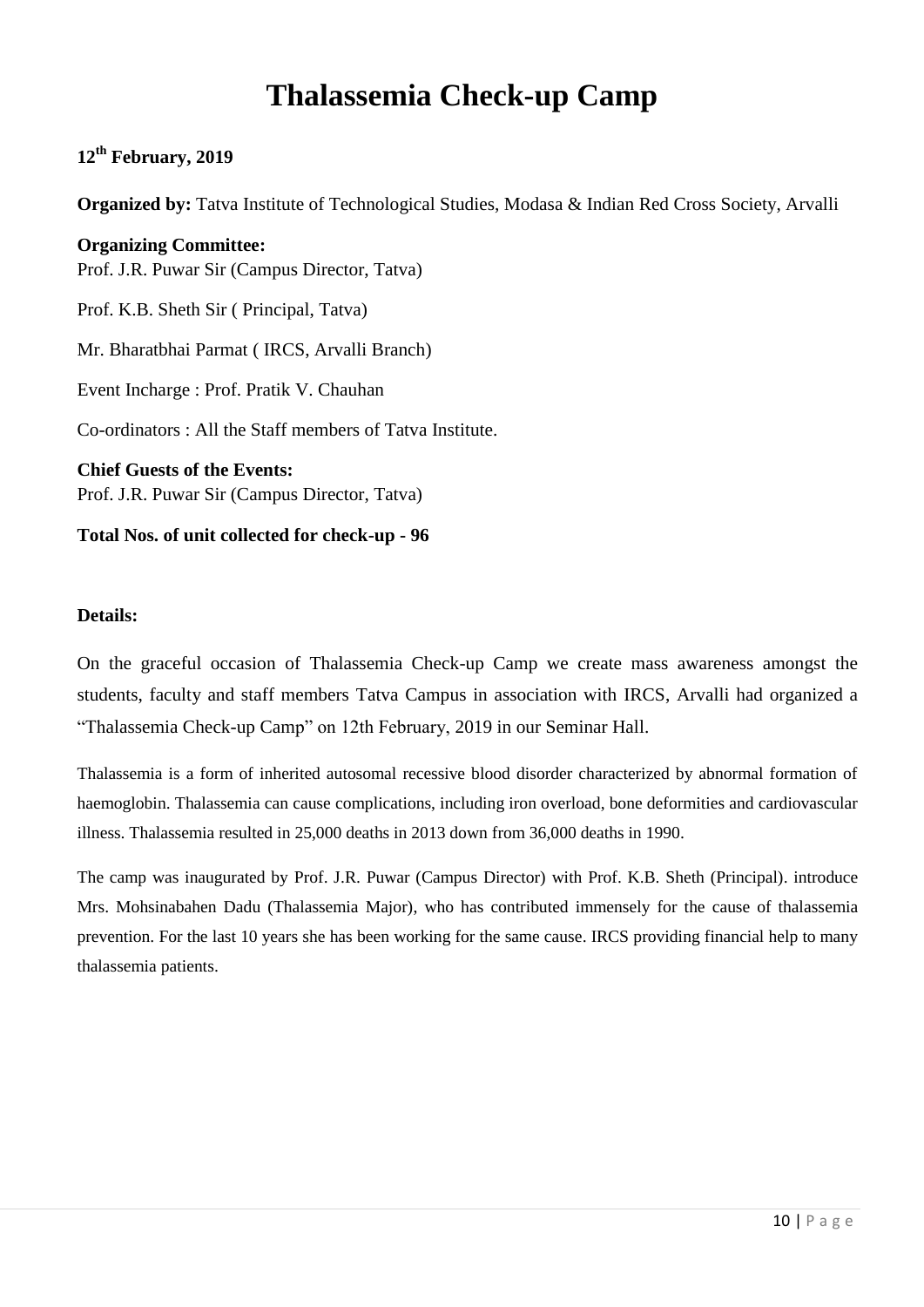### **Blood Donation Camp**

#### **12th February, 2019**

A blood donation camp was organized in our institute on  $12<sup>th</sup>$  February, 2019. It was held in the College Semninar hall. All the preparations such as arrangement of beds, sanitation etc were made. A team of doctors and staff from the Indian Red Cross Society- Arvalli Branch had reached in time. The Chief Guest of the Camp was the principal of our institute. The students of our college were participating in the camp. I as a NSS Program Officer was also enthusiastic for donating my blood. I was laid to bed with a soft ball in my hand. Then the process of extracting the blood off my body started. The process took more than half an hour. After it, along with the another donators, I was given fruits and milk. There were also teaching and non-teaching staff who were there to donate blood. The Blood

Donation Camp continued till 3:00 pm. After that, the principal delivered the speech extolling those who had donated their blood. He told the audience that the donated blood would be used for saving the lives of the injured and the sick. Medical Officer from Civil Hopital, Himmatnagar also addressed the audience saying that the blood donation does not weaken the the donators. The recovery takes place very soon. He talked about facts/ myths/ Blood Groups related information. The SDM also handed over the Certificates to the blood donators. It was followed by a Cultural Programme. The students of our college presented the cultural items. Everybody enjoyed that. The Blood Donation Camp was ended with National Anthem. It was certainly a memorable day for me. I, along with other people, decided to donate blood in future also.

#### **Total Unit of Blood Donation - 12**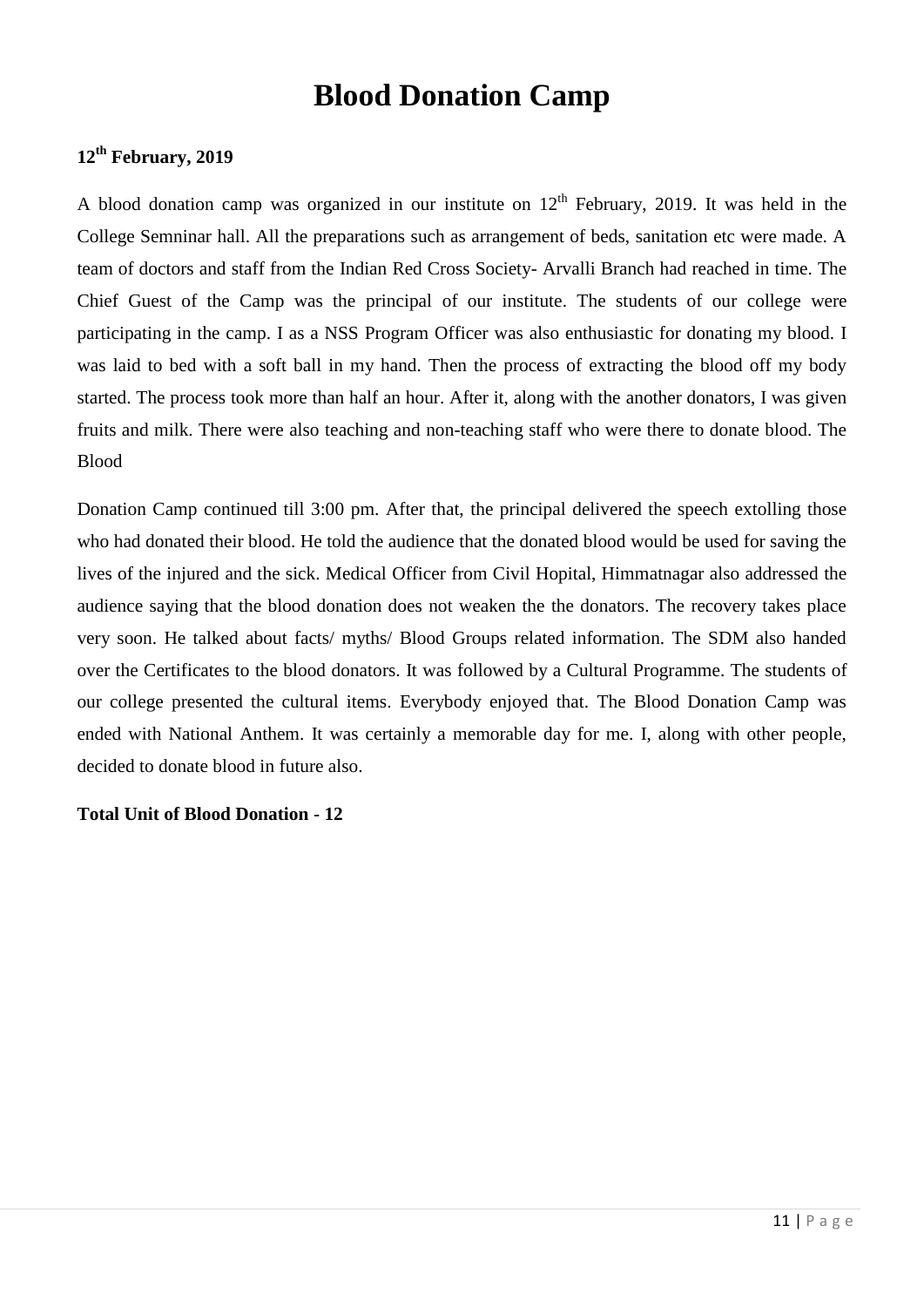## **Swatchhta Abhiyan**

#### **7 th March, 2019**

The Swachh Bharat Abhiyan, launched on 02.10.2014 across the country as a national movement, is the most significant cleanliness campaign by the Government of India. According to the Government, a clean India would be the best tribute India could pay to Mahatma Gandhi on his 150 birth anniversary in 2019.

The Government's mantra is 'Na gandagi karenge, Na karne denge.' By inviting people to participate in the drive, the Swachhta Abhiyan has turned into a National Movement. At our Institute we have also celebrated Swachh Bharat Abhiyan on dated  $7<sup>th</sup>$  March, 2019. Students of D.E. 1<sup>st</sup> year, B.E. 1<sup>st</sup> year and NSS Volunteers spread awareness about cleanliness among the people through the Clean India Movement. Our college staff and students are now becoming active participants in cleanliness.